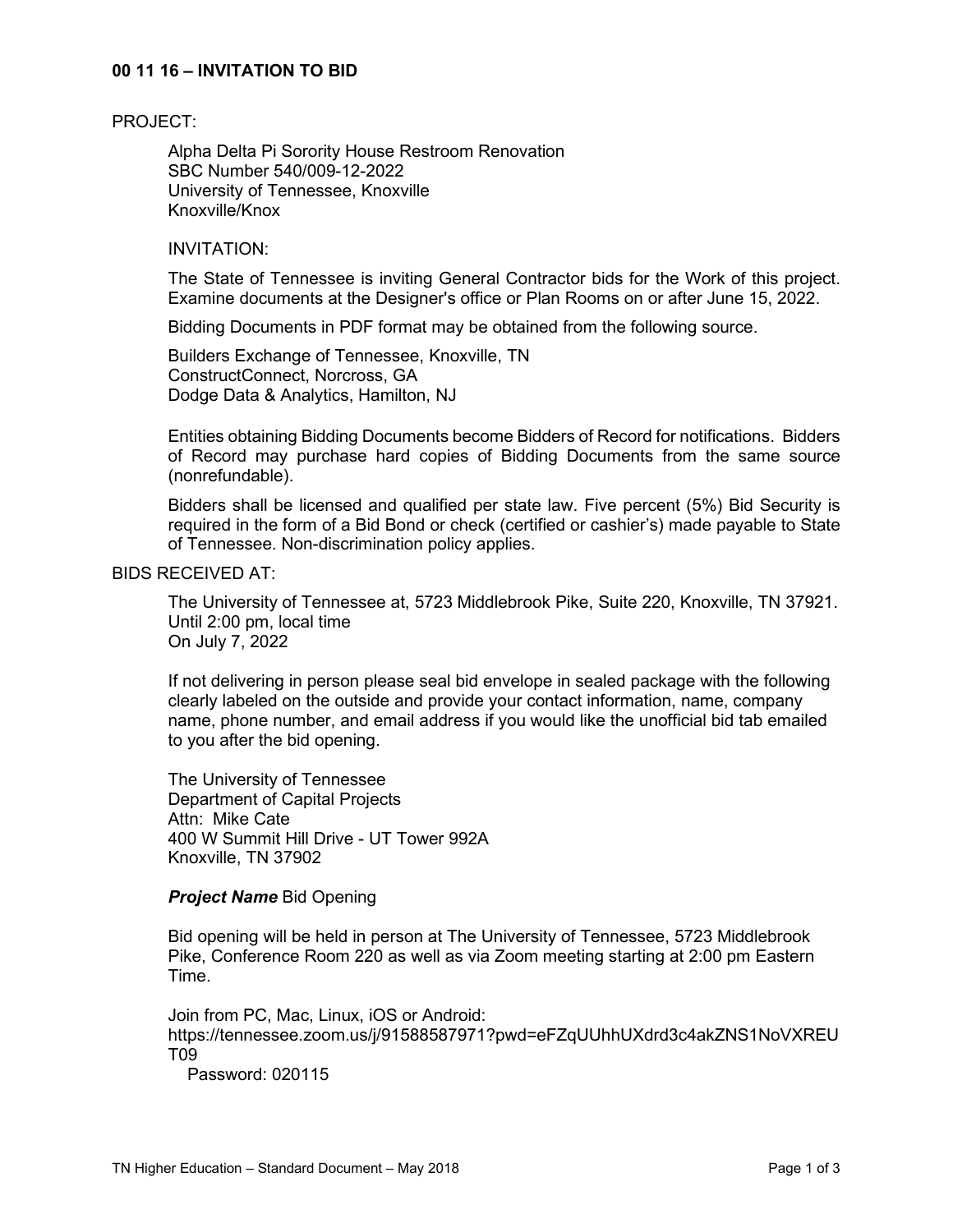## **00 11 16 – INVITATION TO BID**

Or iPhone one-tap (US Toll): +13126266799,91588587971# or +16468769923,91588587971#

Or Telephone: Dial: +1 312 626 6799 (US Toll) Meeting ID: 915 8858 7971 International numbers available: https://tennessee.zoom.us/u/alMiWBqKZ

Or an H.323/SIP room system: H.323: 162.255.37.11 (US West) or 162.255.36.11 (US East) Meeting ID: 915 8858 7971 Password: 020115

 SIP: 91588587971@zoomcrc.com Password: 020115

#### PRE-BID CONFERENCE AT:

The University of Tennessee, 5723 Middlebrook Pike, Suite 220 as well as via Zoom meeting, please see details below. At 10:00 am, local time On June 23, 2022

Join from PC, Mac, Linux, iOS or Android: https://tennessee.zoom.us/j/93126163383?pwd=eGx3NS8wWDlaWnlheWJ1VDFGN0JQ QT09

Password: 411073

Or iPhone one-tap (US Toll): +13017158592,93126163383# or +13126266799,93126163383#

Or Telephone:

 Dial: +1 301 715 8592 (US Toll) Meeting ID: 931 2616 3383 International numbers available: https://tennessee.zoom.us/u/a15mpTJ6f

Or an H.323/SIP room system: H.323: 162.255.37.11 (US West) or 162.255.36.11 (US East) Meeting ID: 931 2616 3383 Password: 411073

 SIP: 93126163383@zoomcrc.com Password: 411073

#### PLAN ROOMS:

AGC/iSqFt at Knoxville Blueprint, Knoxville, TN Nashville Minority Business Center, Nashville, TN